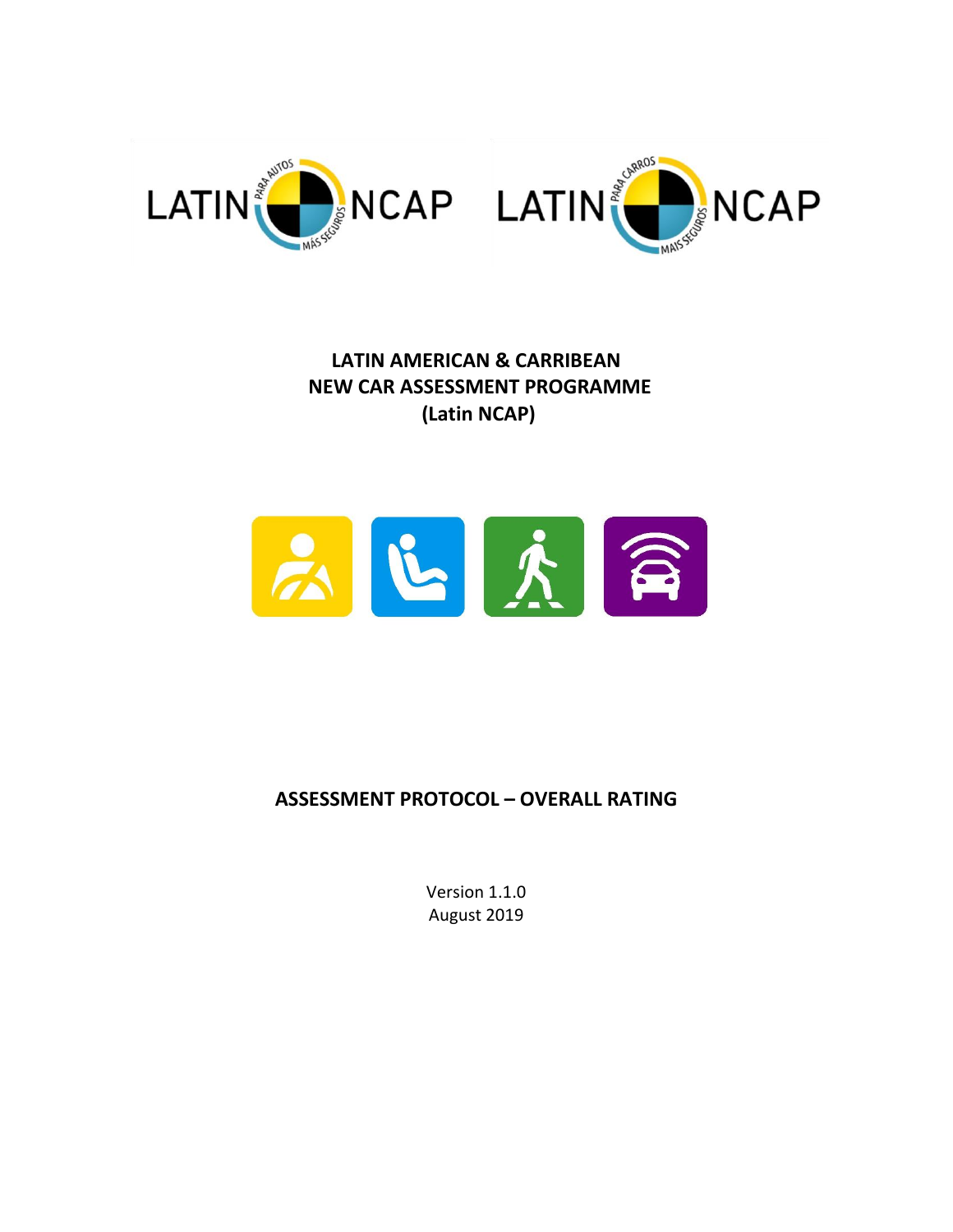#### **AKNOWLEDGEMENT**

**Copyright ©Latin NCAP 2019 - This work is the intellectual property of Latin NCAP and Euro NCAP. This protocol is based on the original Euro NCAP ASSESSMENT PROTOCOL – OVERALL RATING which is the intellectual property of Euro NCAP. Permission is granted for this material to be shared for non-commercial and educational purposes. Copying of parts of the original text is by permission of Latin NCAP and Euro NCAP.**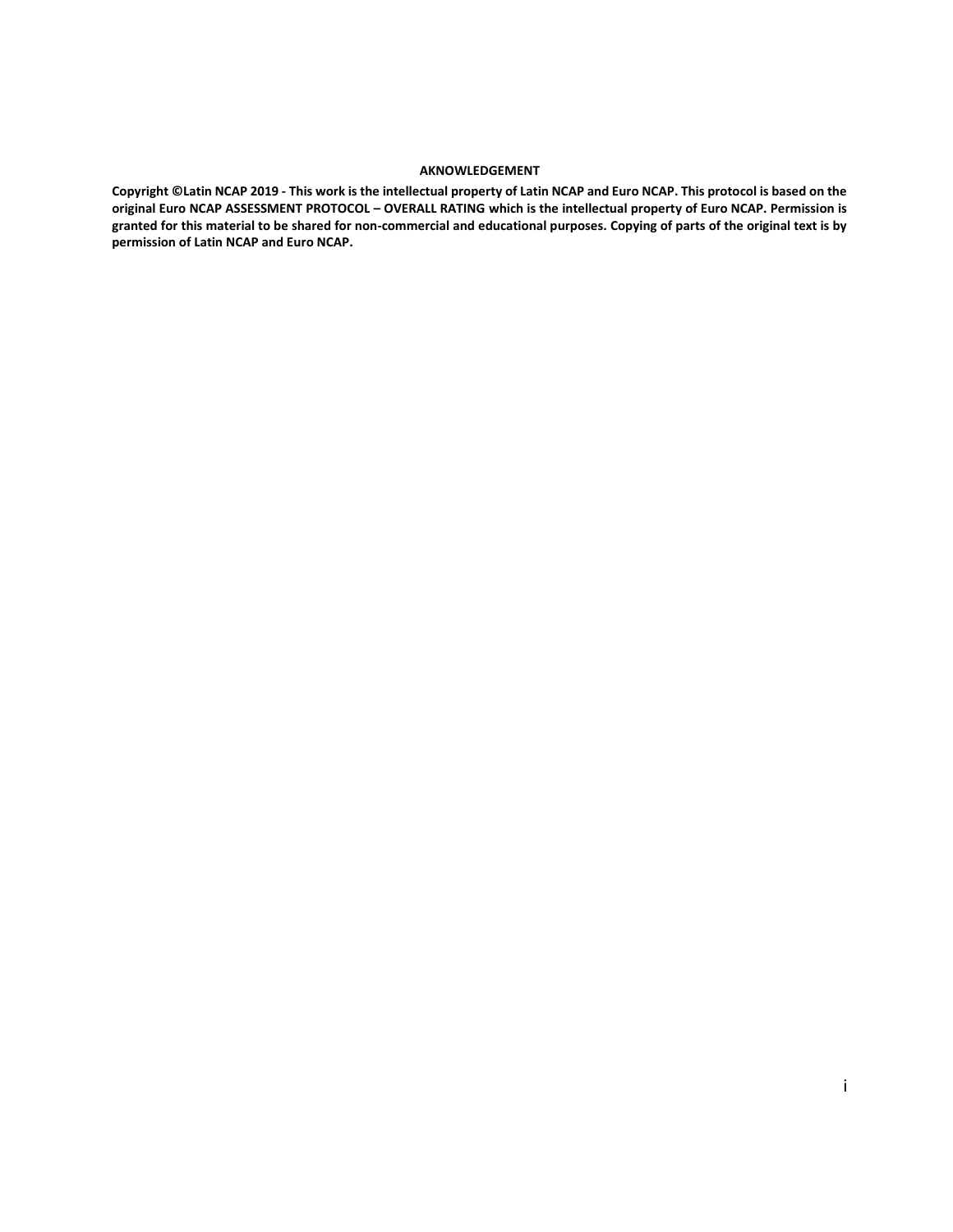# **LATIN AMERICAN & CARRIBEAN NEW CAR ASSESSMENT PROGRAMME (Latin NCAP)**

#### **ASSESSMENT PROTOCOL – OVERALL RATING**

#### **Table of Contents**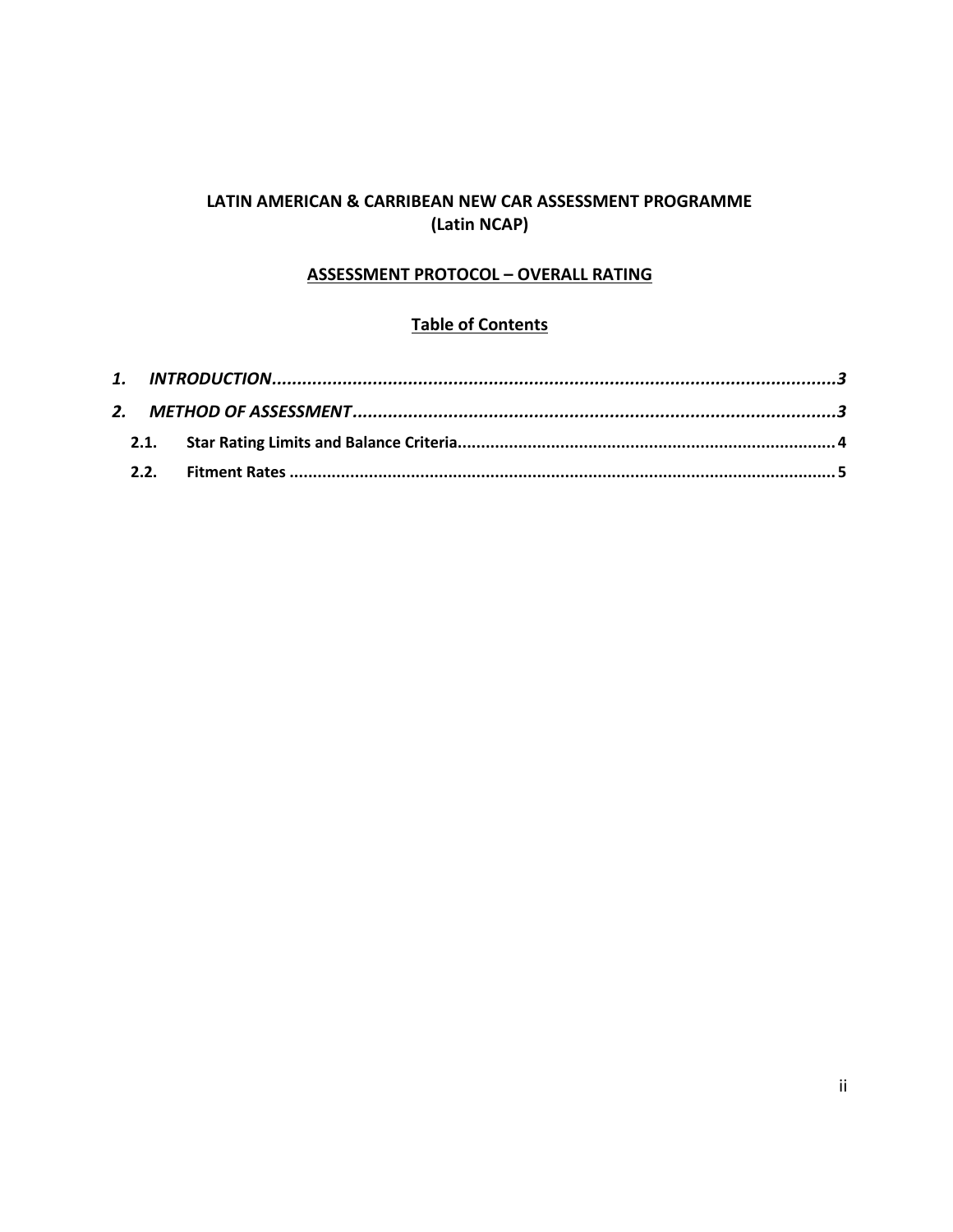#### <span id="page-3-0"></span>**1. INTRODUCTION**

The Latin NCAP programme is designed to provide a fair, meaningful and objective assessment of the impact performance of cars and provide a mechanism to inform consumers.

Latin NCAP is introducing relevant changes to this new protocol such as the introduction of the overall rating scheme and together with it the pedestrian, whiplash, and safety assist systems assessment such as AEB. Individual documents are released for the four main areas of assessment:

- Assessment Protocol Adult Occupant Protection;
- Assessment Protocol Child Occupant Protection;
- Assessment Protocol Pedestrian Occupant Protection;
- Assessment Protocol Safety Assist;

In addition to these four assessment protocols, this separate document provided describes the method and criteria by which the overall safety rating is calculated on the basis of the car performance in each of the above areas of assessment.

Finally, Latin NCAP Car *Sponsorship Testing and Retesting Protocol* (CSSTR) details the conditions under which vehicles are tested, the validity of the results, timeline and lead times for nominating a vehicle, general procedures for discussions previous to the result publications as well as communications procedures.

DISCLAIMER: Latin NCAP has taken all reasonable care to ensure that the information published in this protocol is accurate and reflects the technical decisions taken by the organisation. In the unlikely event that this protocol contains a typographical error or any other inaccuracy, Latin NCAP reserves the right to make corrections and determine the assessment and subsequent result of the affected requirement(s).

# <span id="page-3-1"></span>**2. METHOD OF ASSESSMENT**

The overall rating is composed of scores achieved in the four areas of assessment, also referred to as "boxes": Adult Occupant, Child Occupant, Pedestrian Protection and Safety Assist. The score in each box is based on the car performance in different tests. The overall star rating will be determined by the lowest of the scores in the four boxes. Vehicles that show a poor performance in one of the boxes will have their star rating restricted to show that they do not provide good allround protection however consumers will be informed about the percentage of the full score achieved in each box.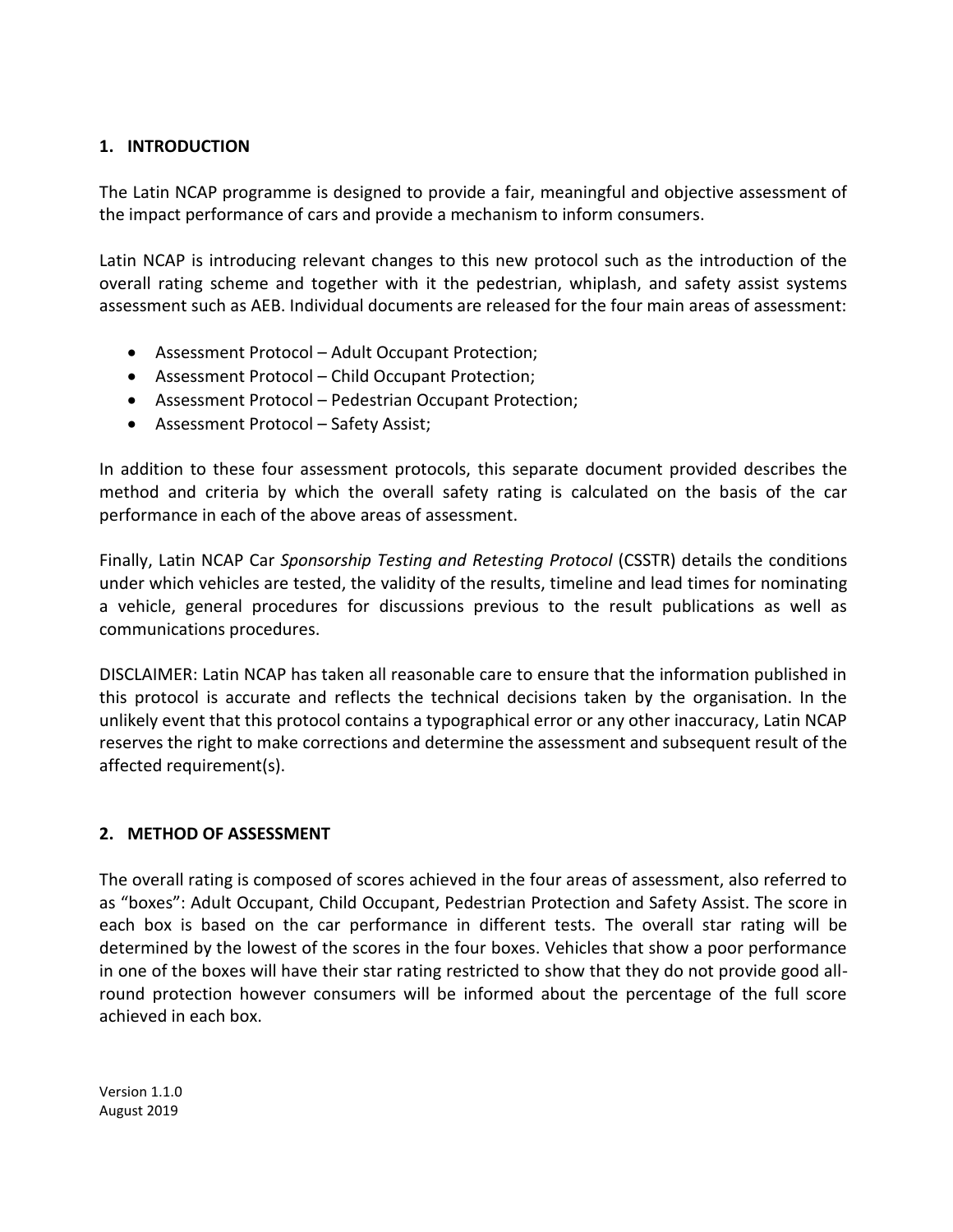For each box, a total score is calculated by adding all points for each of tests<sup>1</sup>. The total score for the respective box is then normalised with respect to the maximum achievable score available for the box. In this way, the maximum score for each box, and hence the total maximum score, is a constant. Weight factors between the boxes will not be introduced in this protocol.

# <span id="page-4-0"></span>**2.1. Star Rating Limits and Balance Criteria**

The following rounding rules will be applied in the calculation of the overall rating.

• Data is entered to 2 decimal places.

 $\overline{a}$ 

- Intermediate calculations (e.g. calculations needed to derive parameters which are then used to calculate scores) are not rounded.
- Calculation of points scores (e.g. for individual body regions) are rounded to 3 decimal points e.g. a head score of 3.1238 in frontal impact would be rounded to 3.124.
- The total points score in each box is the sum of scores rounded to 3 decimal points. To calculate the percentage score in each box, the 3 decimal points total is divided by the maximum points available for that box and the resulting percentage is rounded down to the nearest integer. In the example case: 25.124 / 40 \* 100% = 62.810 is rounded to 63%.
- That integer is then compared with the balance percentage thresholds for the box in Table 1. In the example case, 63% qualifies for 3 stars AOP in 2020.

| 2020 / 2021 | Box $1:$<br><b>Adult Occupant</b> | <b>Box 2:</b><br><b>Child Occupant</b> | <b>Box 3:</b><br>Pedestrian<br>Protection | <b>Box 4:</b><br><b>Safety Assist</b> |  |
|-------------|-----------------------------------|----------------------------------------|-------------------------------------------|---------------------------------------|--|
| 5 stars     | 75%                               | 80%                                    | 40%                                       | 75%                                   |  |
| 4 stars     | 70%                               | 65%                                    | 35%                                       | 65%                                   |  |
| 3 stars     | 60%                               | 50%                                    | 30%                                       | 50%                                   |  |
| 2 stars     | 50%                               | 30%                                    | 20%                                       | 40%                                   |  |
| 1 star      | 40%                               | 15%                                    | 10%                                       | 10%                                   |  |

| Table 1 - Balance limits for year 2019 - 2021 |
|-----------------------------------------------|
|-----------------------------------------------|

Version 1.1.0 August 2019 1 For tests that are required to be sponsored by the manufacturer and are not performed score will be zero for that test or item.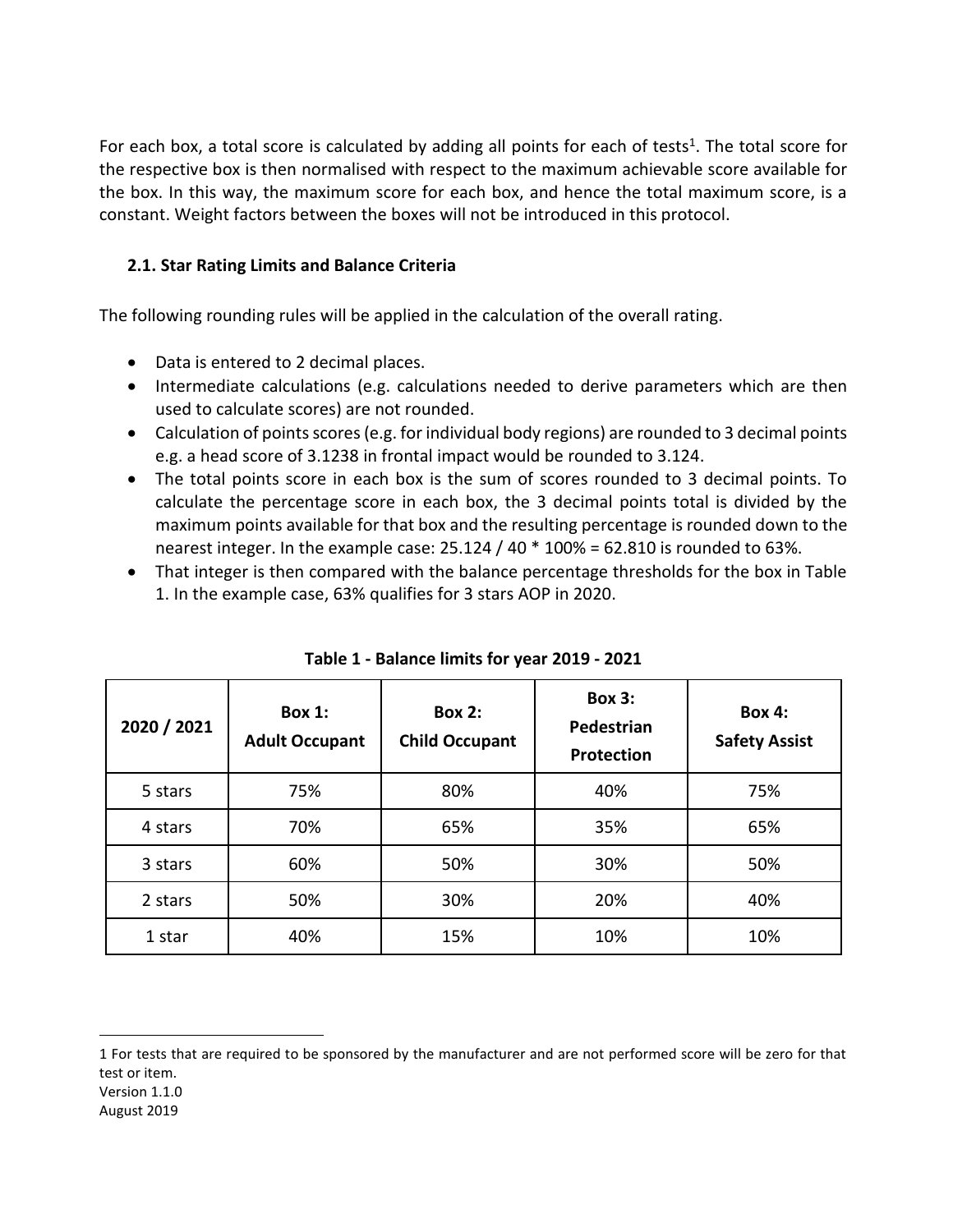| 2022 / 2023 | <b>Box 1:</b><br><b>Adult Occupant</b> | <b>Box 2:</b><br>Pedestrian<br><b>Child Occupant</b><br>Protection |     | <b>Box 4:</b><br><b>Safety Assist</b> |  |
|-------------|----------------------------------------|--------------------------------------------------------------------|-----|---------------------------------------|--|
| 5 stars     | 80%                                    | 80%                                                                | 50% | 80%                                   |  |
| 4 stars     | 70%                                    | 70%                                                                | 40% | 70%                                   |  |
| 3 stars     | 60%                                    | 55%                                                                | 30% | 60%                                   |  |
| 2 stars     | 50%                                    | 40%                                                                | 25% | 50%                                   |  |
| 1 star      | 40%                                    | 20%                                                                | 10% | 50%                                   |  |

**Table 2 - Balance limits for year 2022 and 2023**

# <span id="page-5-0"></span>**2.2. Fitment Rates**

Fitment rates will be established per year, with a minimum production volume. Additionally, the system will be required to be offered in all markets as a stand-alone-optional or as a part of a safety technical package to be pre-approved by Latin NCAP. Some markets exemptions under special circumstances will be considered but enough proof must be presented to Latin NCAP as a justification for the exemption<sup>2</sup>. Stand-alone-optional for technologies which use same hardware can be considered as stand-grouped-optional. Failing to comply with these requirements will result in an immediate rating adjustment. After 2023 AEB systems will only be considered for assessment when fitted as standard.

Latin NCAP will only consider fitment rates for new driver assistance technologies like AEBs, LSS and BSD. All remaining technologies such as ESC, SBR, Speed Assist are not considered for fitment rate and must be fitted as standard across all variants of the vehicle model.

The following Fitment rates will be considered:

| AEB URBAN, AEB INTERURBAN, AEB Pedestrian |      |      |      |      |  |
|-------------------------------------------|------|------|------|------|--|
|                                           | 2020 | 2021 | 2022 | 2023 |  |
| Percentage of Total production            | 10%  | 10%  | 30%  | 30%  |  |

 $2$  Market exemptions will only be considered in the case of extraordinary reasons where the implementation of the technology is explicitly not possible. Corporate decisions due to economic reasons will not be accepted.

l